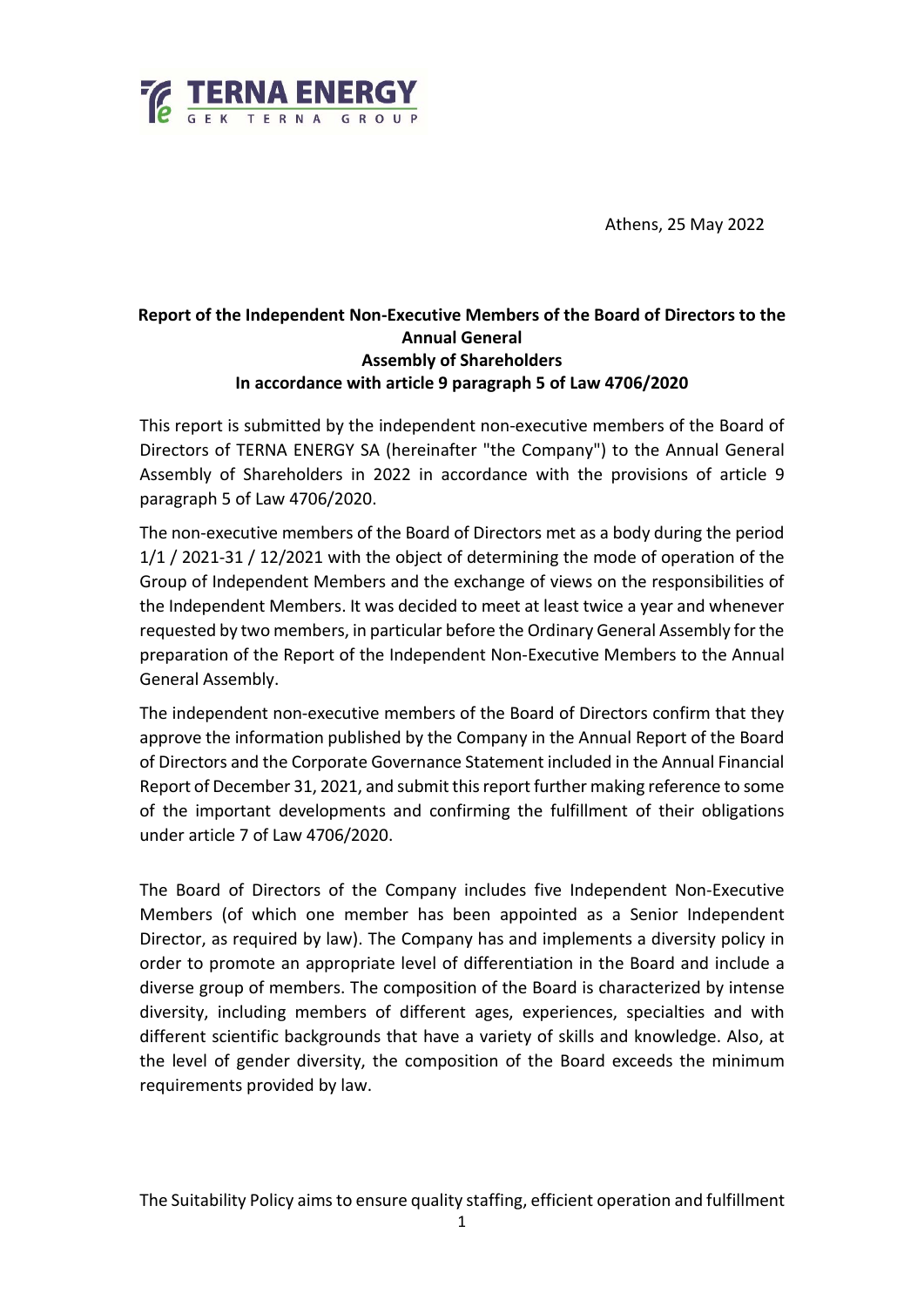of the role of the Board based on the general strategy and the medium-term business aspirations of the Company, with the aim of promoting the corporate interest. During the preparation of the Suitability Policy, the size, the internal organization, the risktaking disposition, the nature, the scale and the complexity of the Company's activities that include indicatively and are not limited to the sectors of Renewable Energy Sources, waste management, electricity trading, PPP projects, the operation of large infrastructure projects, were taken into account. The guiding principles that govern the current Suitability Policy of the Company are the following: Compliance, Transparency, Proportionality, Diversity, Merit, Efficiency, Experience and historicity.

The Board is supported by seven committees, namely the Executive Committee, the Audit Committee, the Nominations Committee, the Remuneration Committee, the ESG Committee, the Strategic Planning Committee and the Investment Committee. Two members of the Board with specialized knowledge have been assigned to monitor information security issues, a cause to which the Company has recently devoted significant effort and resources. At the same time, the Company has an internal control, quality assurance and risk management system, has established a separate Risk Management Policy and has appointed an experienced executive of the Company as Risk Officer.

The Board of Directors, through the Audit Committee, examined and confirmed the correctness of the process of preparation of the corporate and consolidated financial statements, evaluated the issues that arose during the audit and thoroughly analyzed the conclusions of the Certified Auditors in relation to the completeness of information of the Shareholders and the investors in general. It was also informed about cyber security issues and about the additional shielding measures taken with the creation of an active Security Operation Center (SOC) in collaboration with a specialized company in the field. In addition, it was informed about the planned digital transition of the Risk Register to a special platform, in order to manage the risks more effectively. Finally, it was informed by the Internal Audit Unit, which participated in the process of the digital transformation of the Company, about the large project of transformation and transition of the group to the SAP S/4HANA operating environment which is expected to significantly upgrade the organization and governance of the Group.

The Company has as a constant goal the implementation of the best corporate governance practices. It monitors on an ongoing basis the developments in the legislative, regulatory and statutory framework and the work of the Hellenic Corporate Governance Commission. During 2021, the Company implemented an extensive corporate governance project with the assistance of an external consultant, so that not only it is in line with the requirements of the law, but is at the forefront of the implementation of best practices of corporate governance and corporate social responsibility.

In addition, the Board of Directors, through the relevant committee, supervised some important corporate governance projects that were implemented with the assistance of an external consultant, such as the evaluation of the Board of Directors, the evaluation of the collective suitability, as well as the design of a succession plan. In addition, the Company completed the preparation of the Business Plan for the period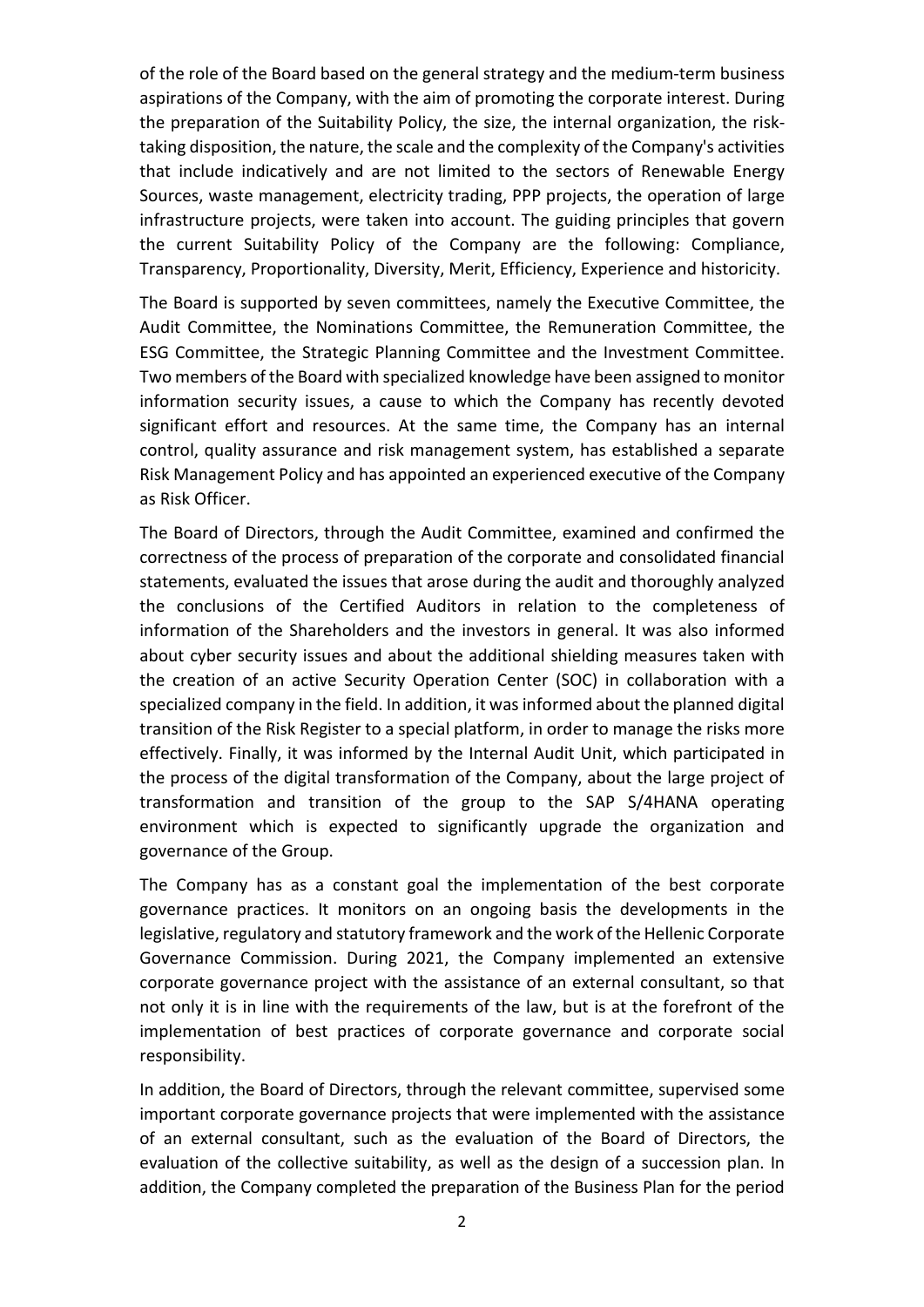2022-2024 and the Budget for 2022, and reviewed the Risk Assumption Framework, while the Board, through the Strategic Planning Committee of the Board of Directors, continuously oversees the strategy the Company.

Also, according to the new framework for corporate governance, the members of the Board of Directors are informed about specialized and highly technical and complex issues, such as issues of sustainable development, Green Finance, risk assessment, development of regulatory compliance, control, cybersecurity and integrity issues.

The Company ensures the business ethics and regulatory compliance of all its functions and activities with the priority of identifying and combating potential incidents of corruption, faithfully implementing the procedures and policies that have been integrated into the corporate operation (Code of Ethics, Anti-Corruption Management System (ISO 37001), and the regular training of the members of its personnel. The fight against corruption is a critical pillar of the Group's operation, which is committed to demonstrating zero tolerance for such incidents, by promoting transparency, ensuring business ethics and regulatory compliance.

Sustainable Development is a holistic strategic approach for the Company. The policy for Sustainable Development is inextricably linked to the essential issues that are regularly recognized through the process of materiality (materiality analysis) in order for the Group to constantly listen to the needs of its stakeholders (internal and external) but also to take into account current socio-economic trends in relation to its effects (positive or negative). In this context, the Group's corporate responsibility is in line with the criteria/ principles of ESG (Environmental-Social-Governance), that has to do with four areas of activity, environmental protection, promotion of human value, strengthening the social footprint and the formation of a responsible market, which are further developed in eight strategic directions/ sub-areas that incorporate the Group's specific policy approach to the identified key issues.

It is noted that, during the period 1/1/ 2021- 31/ 12/2021, 18 meetings of the Board of Directors were held, in which all members participated, as well as more than 30 meetings of the BoD committees took place, in which all members of the Board of Directors, both the independent and the executive, showed absolute confidence in the management of corporate affairs, independence of will, expressing different perspectives and flexibility of views that stem from the different backgrounds and experiences of the members, all guided by a high degree of ethics and interest in the best interests of the Company.

To conclude, the independent non-executive members of the BoD perform their supervisory duties effectively and, in relation to their responsibilities, conduct a thorough examination of the proposals submitted to the BoD, openly expressing their views on the proposals submitted, taking into account all the information provided to the Board. Through their participation in the Board and its committees, the independent non-executive members continuously demonstrate their ability to act in accordance with their independent will, promoting transparency and due diligence, having sufficient time and commitment to carry out their duties effectively, acting in the best interests of all stakeholders.